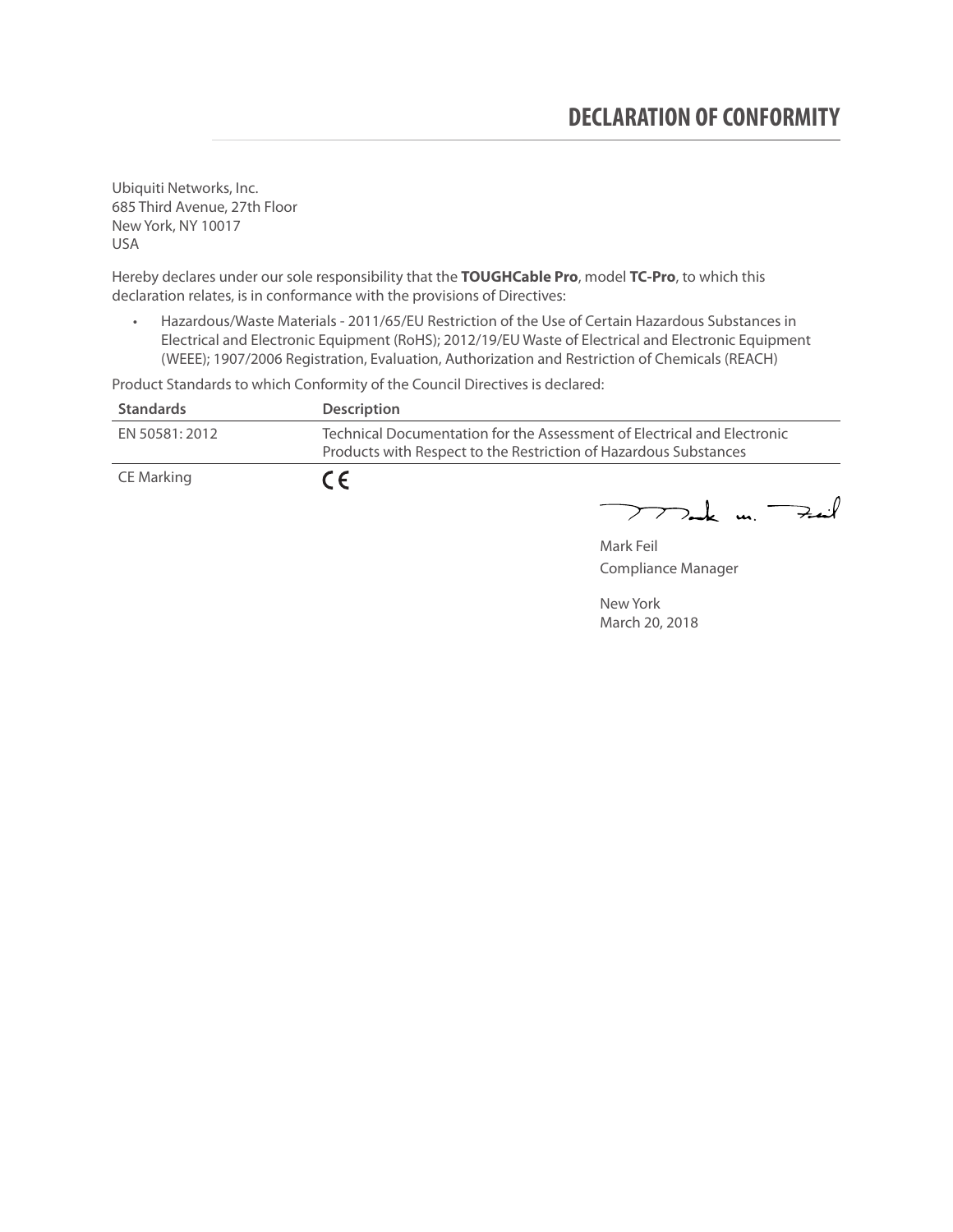

### **български** [Bulgarian]

С настоящото UBIQUITI NETWORKS декларира, че този тип радиосъоръжение TC-Pro е в съответствие с Директива 2011/65/ЕС.

### **Hrvatski** [Croatian]

UBIQUITI NETWORKS ovime izjavljuje da je radijska oprema tipa TC-Pro u skladu s Direktivom 2011/65/ЕU.

# **Čeština** [Czech]

Tímto UBIQUITI NETWORKS prohlašuje, že typ rádiového zařízení TC-Pro je v souladu se směrnicí 2011/65/ЕU.

### **Dansk** [Danish]

Hermed erklærer UBIQUITI NETWORKS, at radioudstyrstypen TC-Pro er i overensstemmelse med direktiv 2011/65/ЕU.

# **Nederlands** [Dutch]

Hierbij verklaar ik, UBIQUITI NETWORKS, dat het type radioapparatuur TC-Pro conform is met Richtlijn 2011/65/ЕU.

# **English**

Hereby, UBIQUITI NETWORKS declares that the radio equipment type TC-Pro is in compliance with Directive 2011/65/ЕU.

### **Eesti keel** [Estonian]

Käesolevaga deklareerib UBIQUITI NETWORKS, et käesolev raadioseadme tüüp TC-Pro vastab direktiivi 2011/65/EL nõuetele.

### **Suomi** [Finnish]

UBIQUITI NETWORKS vakuuttaa, että radiolaitetyyppi TC-Pro on direktiivin 2011/65/EU mukainen.

### **Français** [French]

Le soussigné, UBIQUITI NETWORKS, déclare que l'équipement radioélectrique du type TC-Pro est conforme à la directive 2011/65/UE.

### **Deutsch** [German]

Hiermit erklärt UBIQUITI NETWORKS, dass der Funkanlagentyp TC-Pro der Richtlinie 2011/65/EU entspricht.

### **Ελληνικά** [Greek]

Με την παρούσα ο/η UBIQUITI NETWORKS, δηλώνει ότι ο ραδιοεξοπλισμός TC-Pro πληροί την οδηγία 2011/65/EE.

### **Magyar** [Hungarian]

UBIQUITI NETWORKS igazolja, hogy a TC-Pro típusú rádióberendezés megfelel a 2011/65/EU irányelvnek.

# **Íslenska** [Icelandic]

Hér með lýsir UBIQUITI NETWORKS yfir því að TC-Pro er í samræmi við tilskipun 2011/65/ESB.

### **Italiano** [Italian]

Il fabbricante, UBIQUITI NETWORKS, dichiara che il tipo di apparecchiatura radio TC-Pro è conforme alla direttiva 2011/65/UE.